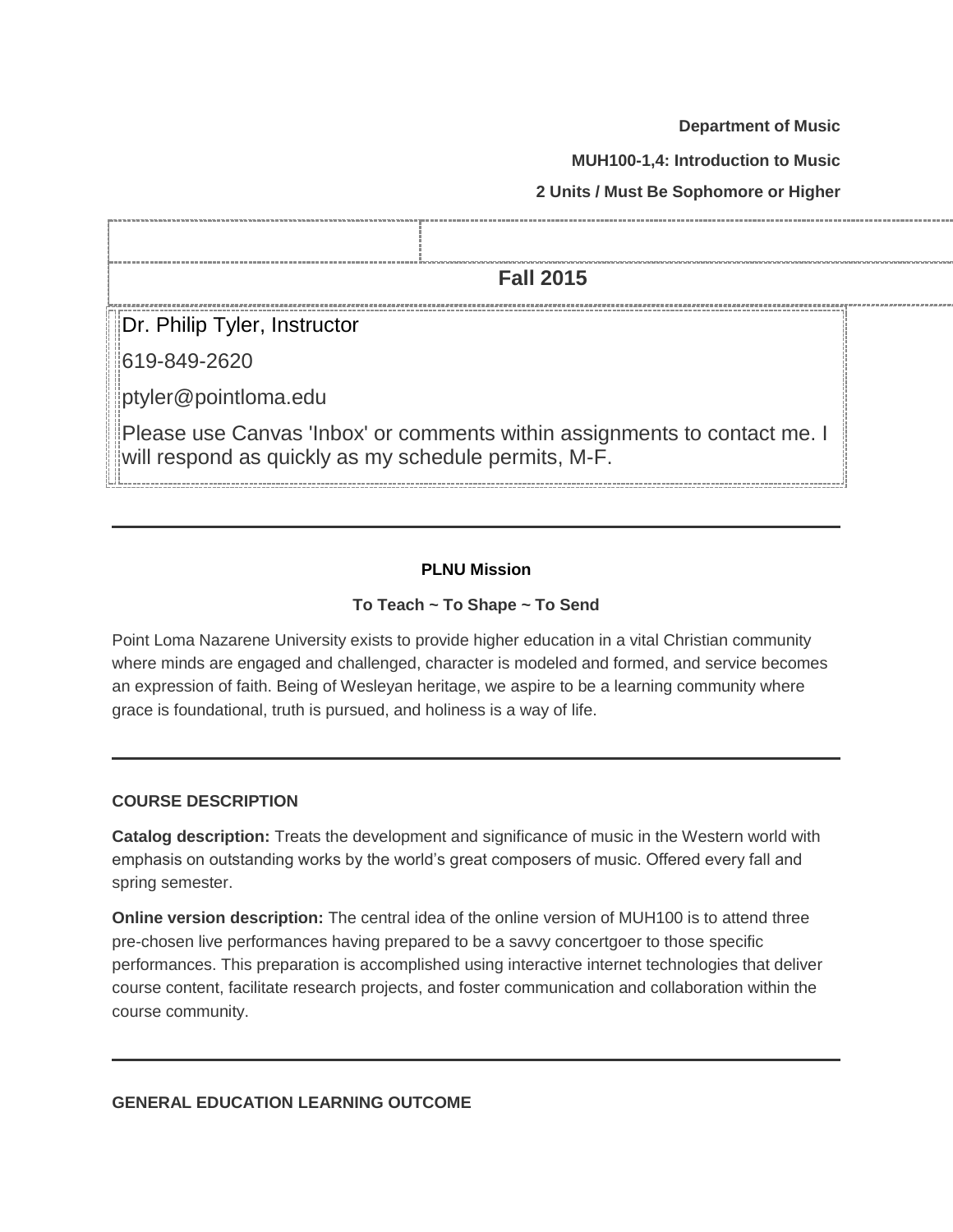**2.b. Arts Appreciation:** Students will **understand** and **appreciate** diverse forms of artistic expression.

### **COURSE LEARNING OUTCOMES**

The central goal of this course is *cultivating a community of savvy concertgoers* who show **understanding** and **appreciation** of music by demonstrating **conversance** with selected works of Western Art Music. To that end, the successful student will

- Convey understanding of music **topics** relevant to selected works of Western Art Music;
- Manifest knowledge about music **terms** applicable to selected works of Western Art Music;
- Identify style **periods** of selected works of Western Art Music;
- Describe salient **features** heard in selected works of Western Art Music.

(In the process of achieving these outcomes, the successful student also will become adept at using a variety of online technologies.)

#### **CREDIT UNIT INFORMATION**

In the interest of providing sufficient time to accomplish the stated Course Learning Outcomes, this class meets the PLNU and WASC credit hour policy for a 2-unit class delivered over 15 weeks.

# **Estimated Number of Hours to Complete Course**

It is anticipated that you will spend a minimum of 45 participation hours per unit on course work (total = 90 hours for this 2-unit course). The time estimates for this course are shown below:

| <b>ASSIGNMENTS</b>                       | <b>HOURS</b> |
|------------------------------------------|--------------|
| Video Lessons                            | 21.5         |
| Savvy Concertgoing Project (Preparation) | 22.5         |
| Savvy Concertgoing Project (Attendance)  | 17           |
| <b>Master Works Project</b>              | 21.5         |
| Conversation                             | 5            |
| <b>Final Listening Exam</b>              | 2.5          |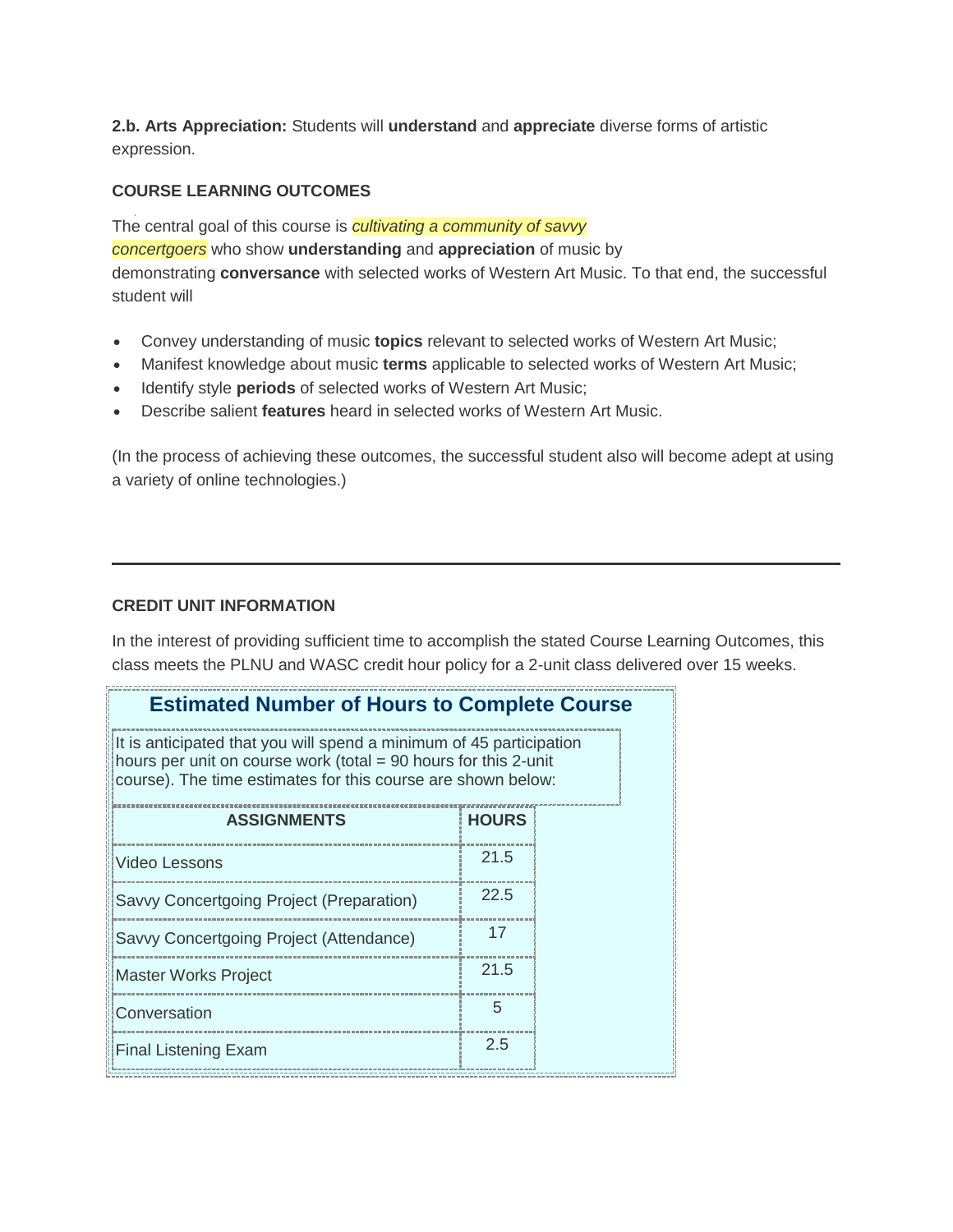### **REQUIRED TEXTS AND RECOMMENDED RESOURCES**

All course materials, other than research materials, are embedded in or linked to from this Canvas course. Although you will not need to buy text materials, you will be required to purchase tickets and pay for parking at three specified music events. The total cost of these tickets and parking is expected to be in the range of an inexpensive textbook.

*Point Loma Nazarene University, as a non-profit educational institution, is entitled by law to use materials protected by the US Copyright Act for classroom education. Any use of those materials outside the class may violate the law. All supplemental materials posted on this course site or within other technologies used in this course (including videos, images, sound files, articles, book excerpts, or other documents) are provided for your personal academic use. These materials may be protected by copyright law and should not be duplicated or distributed without permission of the copyright owner.*

### **ASSESSMENT AND GRADING**

Assignments will be hand-graded. You will be given credit on video lessons according to the percentage of acceptable answers. Everything else will be graded with the rubrics attached to the assignments.

# **Monitor Your Grade**

Your grades will be posted in Canvas 'Grades' beginning in Week Two of this course. It is important to read the comments posted in 'Grades' as these comments are intended to help you improve your work. Final grades will be posted by the PLNU grade entry deadline. Grades will be based on the following:

| <b>POINT DISTRIBUTION</b>                                          |                |  | <b>LETTER GRADES</b> |                                 |  |                         |  |  |  |  |  |  |
|--------------------------------------------------------------------|----------------|--|----------------------|---------------------------------|--|-------------------------|--|--|--|--|--|--|
| Video Lessons                                                      |                |  |                      | 20% A 100% to 94% C 76% to 74%  |  |                         |  |  |  |  |  |  |
| Savvy Concertgoing Project   25%   A-   93% to 90%   C- 73% to 70% |                |  |                      |                                 |  |                         |  |  |  |  |  |  |
| <b>Master Works Project</b>                                        | $20\%$ $B+$    |  |                      | 89% to 87% D+ 69% to 67%        |  |                         |  |  |  |  |  |  |
| Conversation                                                       | $10\%$ : $B$ : |  |                      |                                 |  | 86% to 84% D 66% to 64% |  |  |  |  |  |  |
| Proofs of Attendance                                               |                |  |                      | 15% B- 83% to 80% D- 63% to 60% |  |                         |  |  |  |  |  |  |
| <b>Final Listening Exam</b>                                        |                |  |                      | 10% C+ 79% to 77% F 59% to 0%   |  |                         |  |  |  |  |  |  |
| <b>Total</b>                                                       | 100%           |  |                      |                                 |  |                         |  |  |  |  |  |  |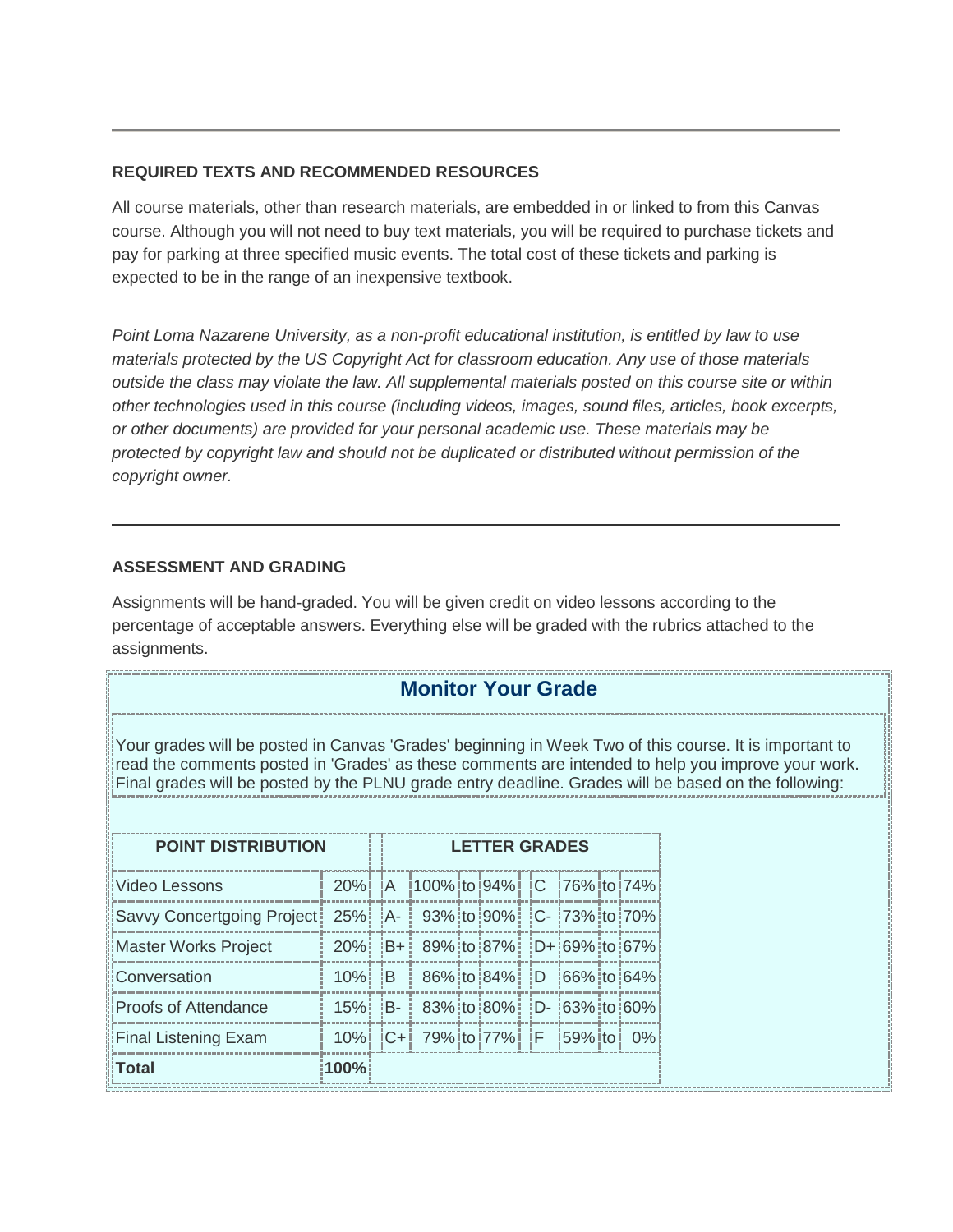**Extra Credit:** You will earn up to 5% extra credit for participation in a PLNU choral or instrumental ensemble, depending on your grade in that course. (Email me during finals week with your participation information.) You also will earn up to 2% extra credit per approved on-campus music performance by submitting the Extra Credit On Campus Attendance Form for each.

### **EXPECTATIONS**

### **What I expect from you:**

### **Time Commitment**

This course will require an average of 5-6 hours of your time on a weekly basis. It's okay to work ahead, but it's not okay to work behind. Group project assignments, especially, may require coordinated effort over the period of a few days or even weeks.

# **Canvas**

You are expected to log in to Canvas several times (minimum of 3 times) weekly to access course material, participate in learning activities and submit assignments. Check Canvas (and/or, depending on your settings, your email) daily, M-F, for announcements. If you need to know the technical steps to complete an assignment or work within the Canvas environment, click the 'Help' link in the gold bar at the top of the course menu and choose from the options in the 'Help' menu that may best suit your needs. Always search the Canvas Guides before seeking help from me or a Canvas expert. If you require additional technical support for Canvas access, contact the PLNU Help Center at 619- 849-2222 or help@pointloma.edu.

#### **Netiquette**

Observe netiquette principles in all of your online communications.

# **Group Work**

In order to build a sense of community, to lighten your load and to provide you with the opportunity to learn from one another, some assignments for the course involve group work.

#### **Concert Attendance**

This course requires attendance at three specified off-campus concerts. Carpooling is strongly encouraged, and carpool organization will be facilitated with free online software. In addition to these off-campus concerts, you may attend approved on-campus performances for extra credit. As an audience member on-campus or off-campus, always observe concert etiquette.

#### **What you can expect from me:**

You can expect me to: work hard to facilitate your learning, be available to help you individually on an as-needed basis and be dedicated to your success. I will regularly post announcements for our class and will answer questions concerning assignments and course content. I will make best efforts to respond to your inquiries within 24 hours, M-F. Please be patient and know that I am responding to many students.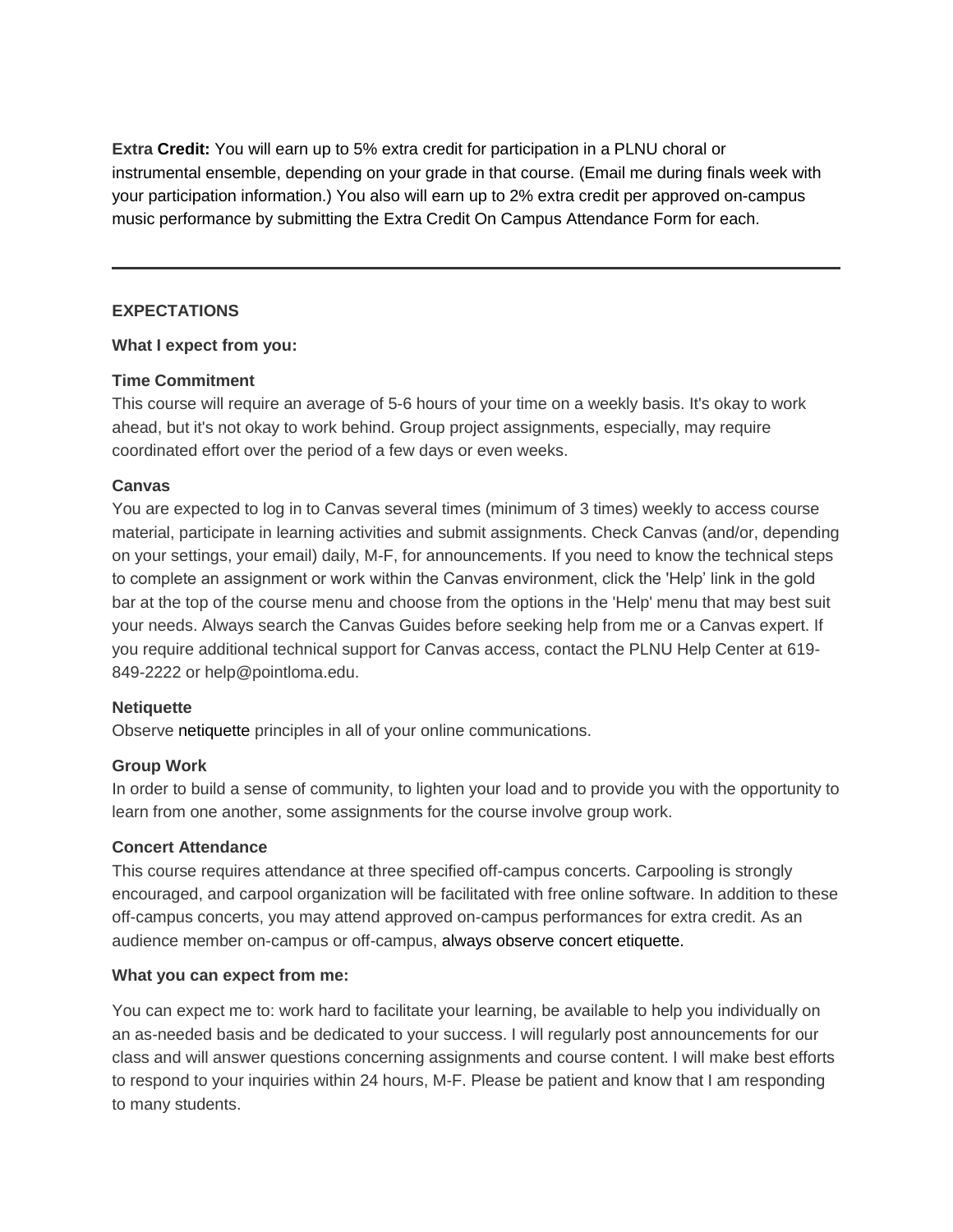# **PLNU ATTENDANCE POLICY FOR ONLINE COURSES**

Students will have a minimum attendance requirement of three days each week. This means that students will log into Canvas and will post a substantive note or engage in another substantive activity on at least three days in each week. Any day missed below this minimum requirement will count as an absence. Students will receive a warning if 10% of the possible attendance days are missed and will be dropped if 20% of the possible attendance days are missed. (For example in a six week course there are 18 possible days of attendance, based on three a week, so two missed days would result in a warning and four missed days would result in a student being dropped. In a fifteen week course there are 45 possible days of attendance, so five missed days would result in a warning and nine missed days would result in a student being dropped.)

**Note:** Students are expected to participate by entering the online class and engaging in the learning activities according to the requirements of the course as listed in the syllabus. A substantive note is one in which a student participates in a learning activity about academic matters, works on substantive activities for the course (e.g. working online problems), or initiates contact (in Canvas) with faculty members to ask a question about the academic subject studied in the course. Logging into the online course without active participation or participation not related to the academic subject being studied in the course does not count as attendance.

# **Adaptation of PLNU online attendance policy for this course:**

Some of this course's assignments are to be done within other technologies, which means that your work there will not show up in Canvas. Consequently, your on-time submissions within those other technologies will be added to Canvas's count of your attendances.

# **USE OF TECHNOLOGY**

In order to be successful in the online environment, you'll need to meet the minimum technology and system requirements.

This course conceivably can be done with computer-lab computers and a smartphone, but using your own laptop computer will be much more convenient. The computer you will use needs the following:

- Platforms: Mac OS X 10.5 or higher or Windows XP or higher
- Productivity Software: Microsoft Word or Apple Pages; Adobe Reader
- Web Browser: Chrome latest release with Adobe Shockwave and Adobe Flash Player. Other browsers, such as Safari, tend not to work properly with some of the technology used in this course
- Networking: DSL or cable modem and a broadband connection to the internet
- Email: School issued Gmail account